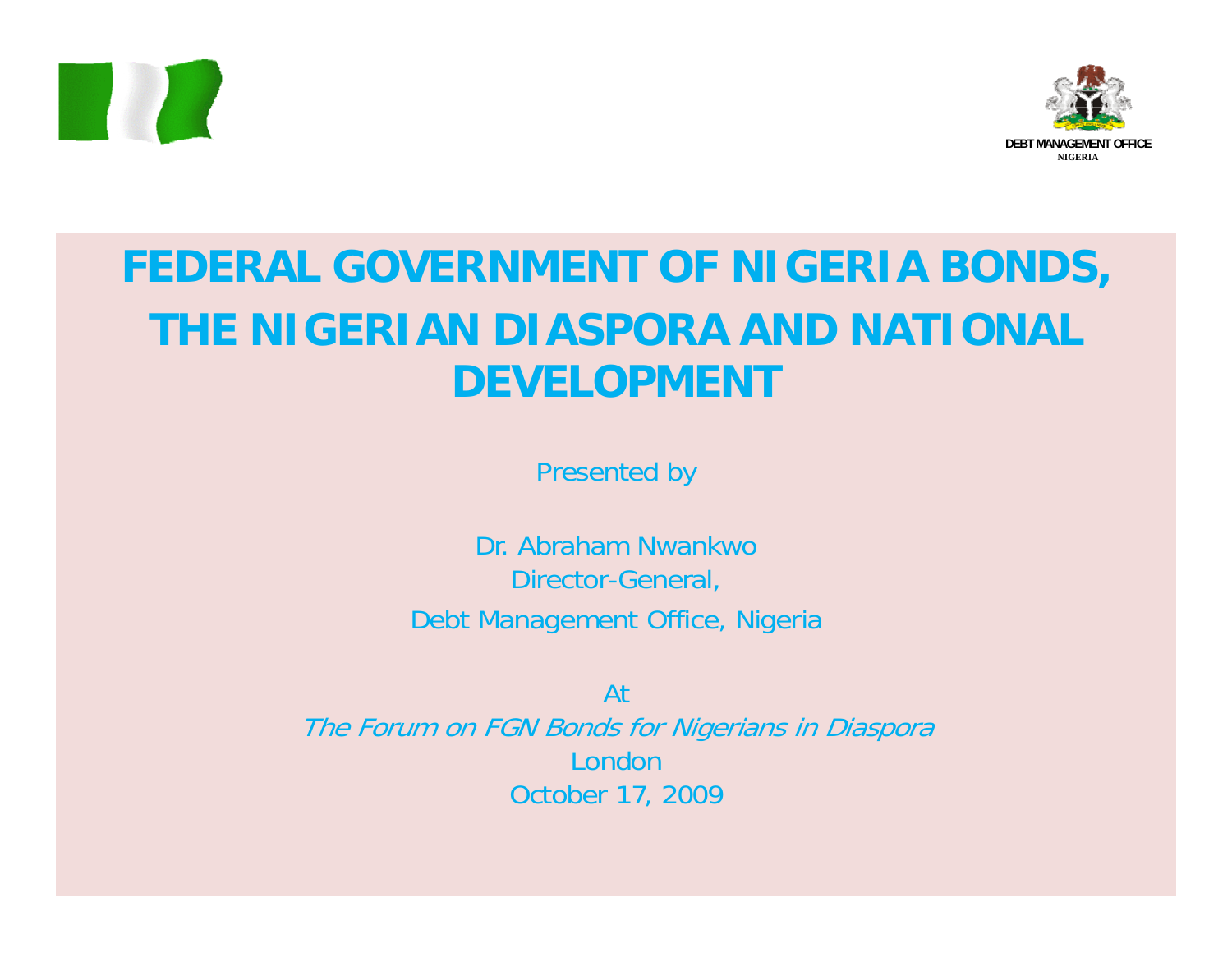





- **FGN Bonds: Definition**
- FGN Bonds: Purpose
- **FGN Bonds: Features**
- **FGN Bonds: Benefits to Investors**
- **FGN Bonds: Statistics**
- How to invest in FGN Bonds
- **Expectation from The Nigerian Diaspora**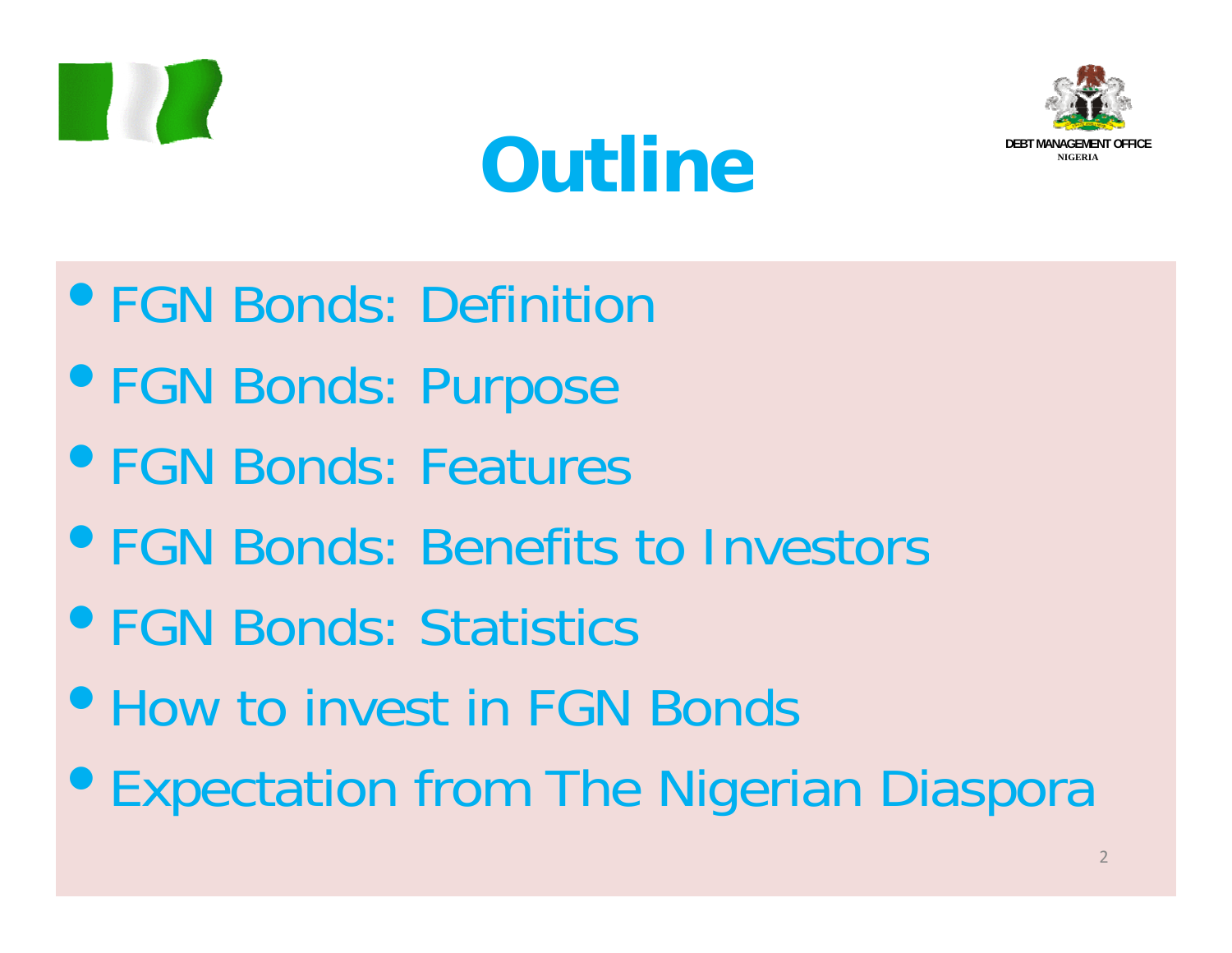



#### $\bullet$ **What are Bonds?**

- $\triangleright$  A financial instrument used by governments and corporates to borrow.
- ¾ Usually used to raise capital to finance medium‐to‐long term projects. Therefore, they are typically issued in tenors of 2 years and above.

#### $\bullet$ **P** What are FGN Bonds?

- ¾ They are debt instruments issued by the Federal Government of Nigeria to borrow from the public.
- $\triangleright$  They are, therefore, obligations of the Federal Government of Nigeria, (sovereign obligations) which makes them different from bonds issued by State Governments or companies operating in Nigeria.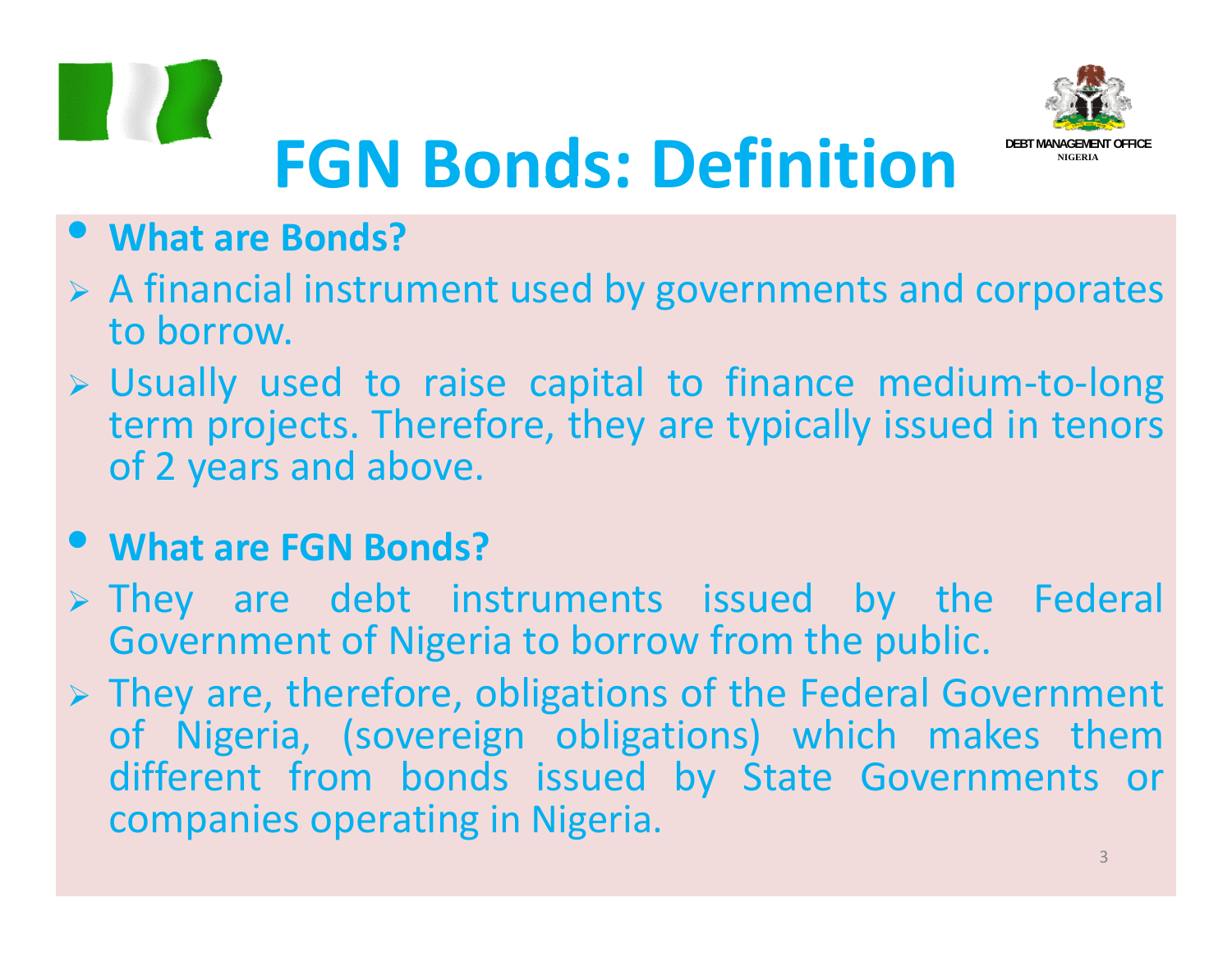



## **FGN Bonds: Purpose**

- To raise capital to finance deficits in the FGN's Budget.
- To raise funds to execute infrastructural projects such as power, electricity and roads, as well as, social services such as health and education.
- $\bullet$  To manage the domestic debt portfolio of the FGN more efficiently by elong ating the tenor profile from predominantly short term (NTBs) to <sup>a</sup> combination of short, medium and long term.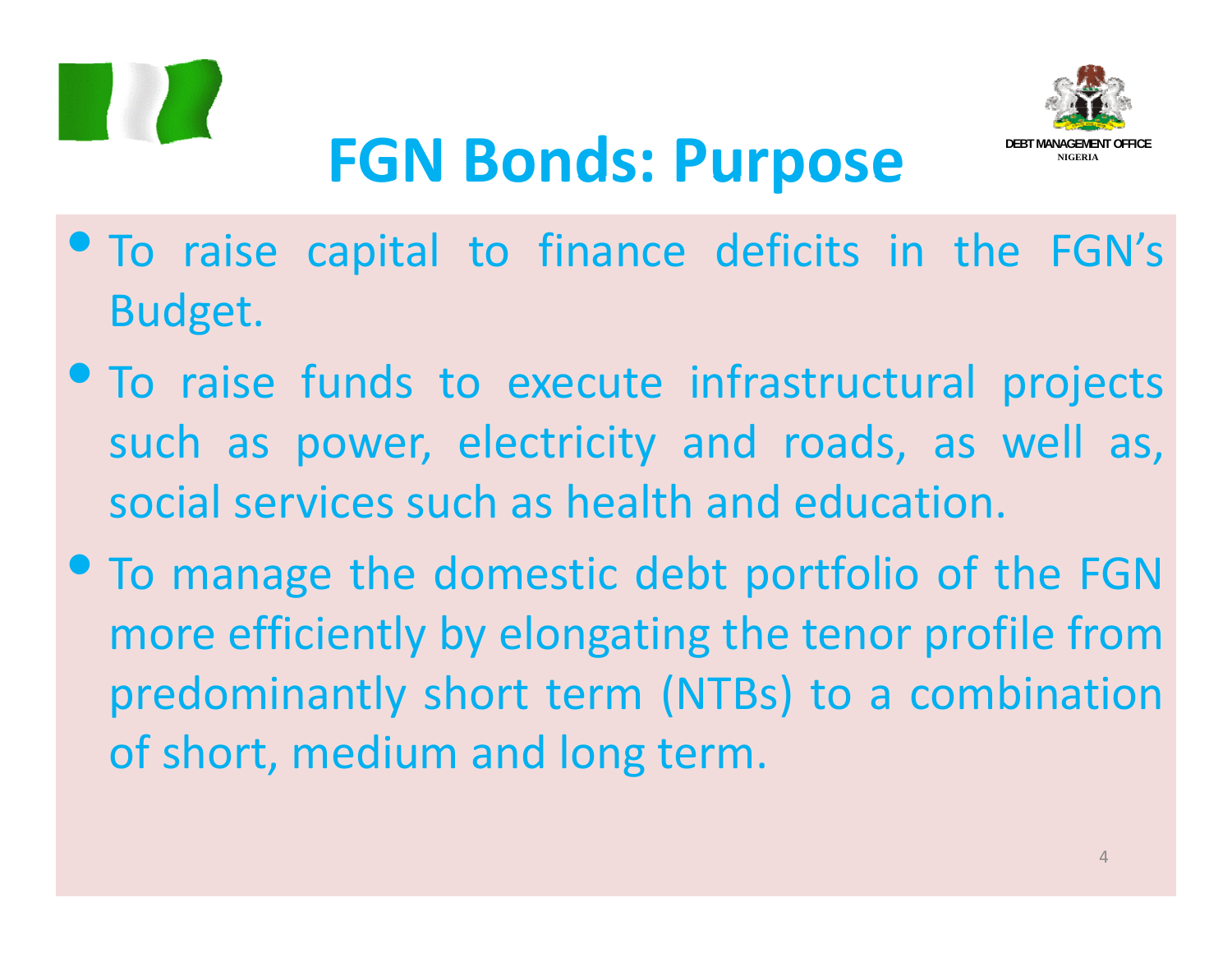

- $\bullet$  $\bullet$  To contribute to the development of the domestic financial markets through:
- ¾Introduction of new products to deepen the market
- ¾ Increasing the range of instruments available to borrowers and investors
- ¾ Creation of <sup>a</sup> sovereign yield curve to derive as <sup>a</sup> bench mark for other bond issuers.
- $\bullet$ To attract foreign investors into the domestic financial markets.
- $\bullet$  To contribute to the attainment of goals of President Umaru Musa Yar'Adua's 7‐ point Agenda and Vision 2020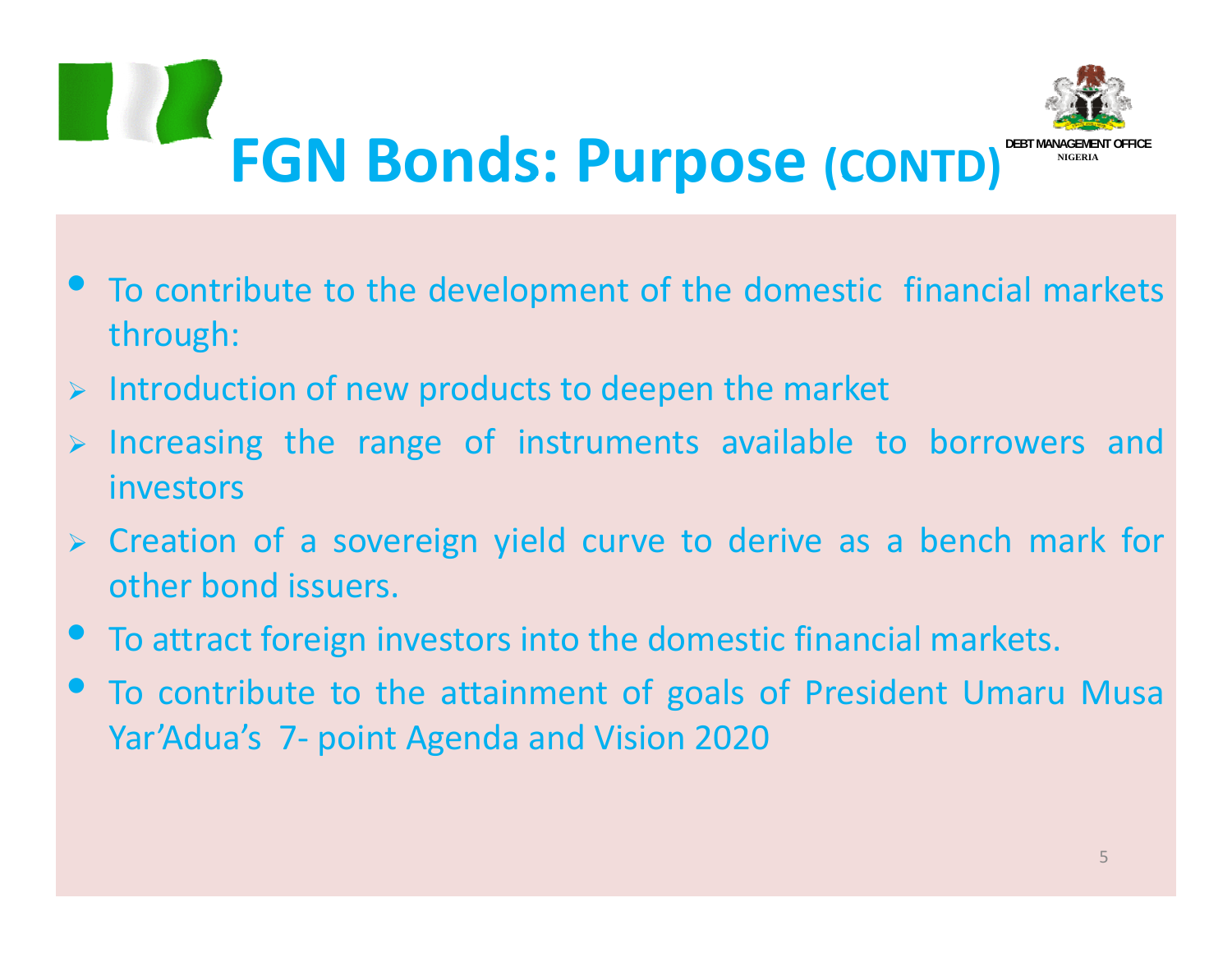



- $\bullet$  Borrower: The obligor (issuer) is the FGN and the bond backed by the "full faith and credit" of the Federal government.
- $\bullet$ Tenors: 3, 5, 10 and 20 years.
- $\bullet$  Interest Payment: Every 6 months up till the maturity date of the bond.
- $\bullet$  Redemption: The bonds are redeemed at face value at maturity.
- $\bullet$  Listing: The bonds are listed on The Nigerian stock Exchange (NSE).
- $\bullet$  Liquidity: There is an active secondary market for the bonds through the Primary Dealer Market Maker (PDMM) System introduced by the DMO in 2006.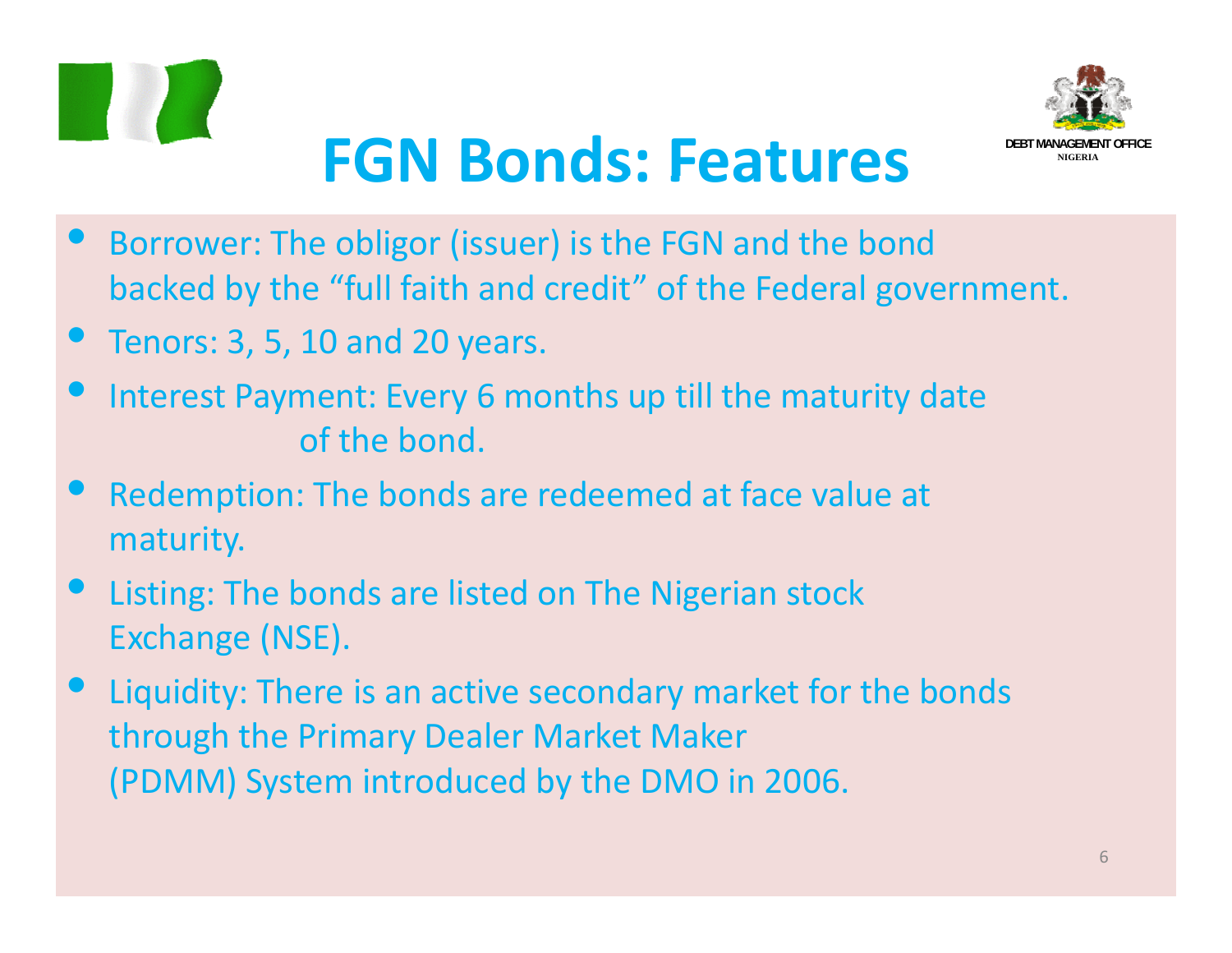

- Safety of Principal and Interest as these are guaranteed by the FGN.
- Availability of <sup>a</sup> range of tenors which provides investors with the opportunity of choosing the bond that matches their investment horizon.
- **Relatively high returns.**
- The bonds are tax exempt, implying bigger income in the hands of the investors.
- **The bonds provide an alternative investment to** equities, real estate and bank deposits. <sup>7</sup>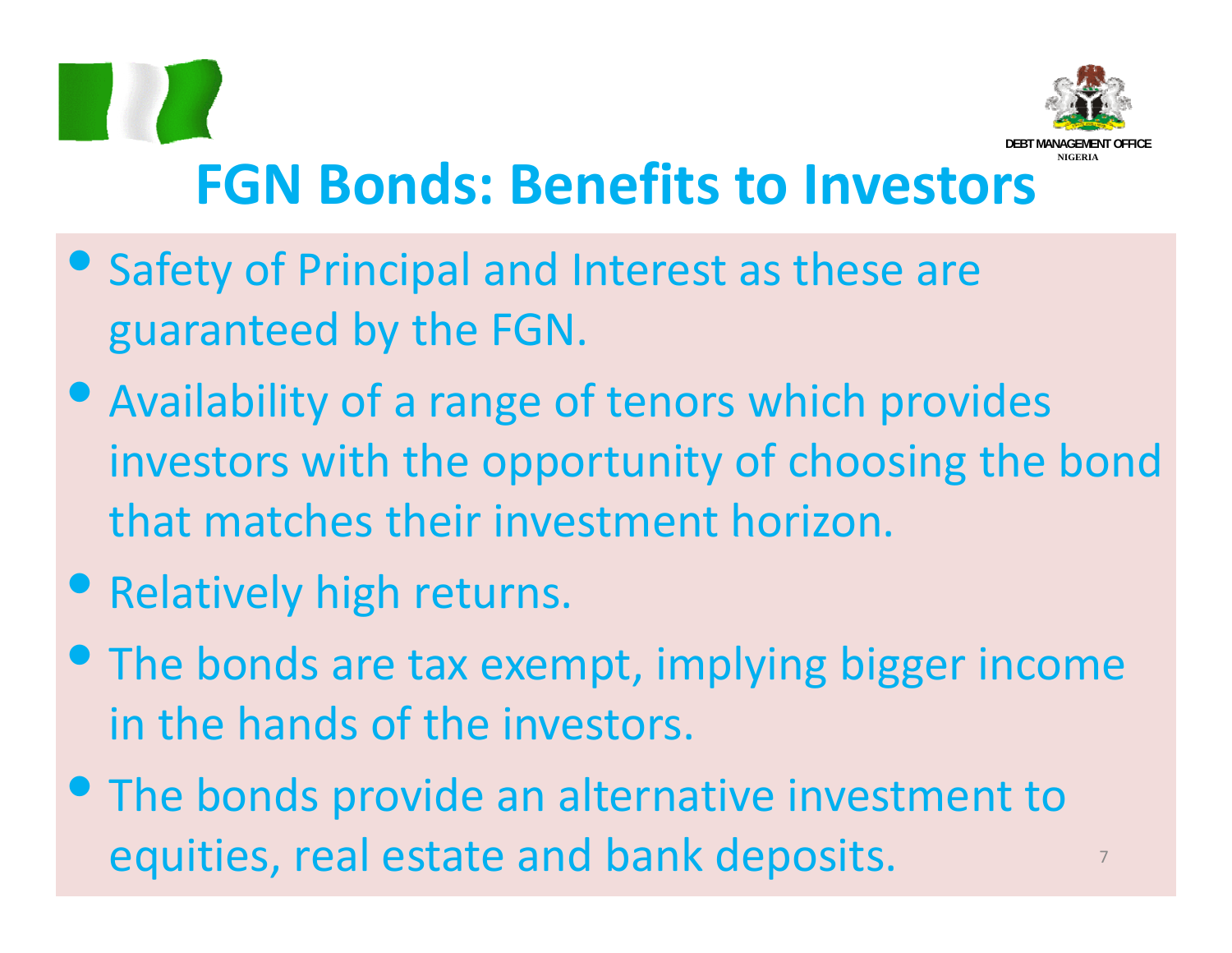

- $\bullet$  Bonds are generally recognized as instruments that can be used to diversify an investors portfolio to achieve stability in value and income.
- **The bonds can be used as collateral for borrowing from** banks and discount houses.
- The Bonds can be sold either through any of the 21 PDMMs licensed by the DMO or on the floors of the NSE.
- A good instrument to invest in towards <sup>a</sup> target project such as property, children's education and retirement (or  $\hbox{\bf home coming).} \hspace{2cm} \hbox{\bf home coming}.$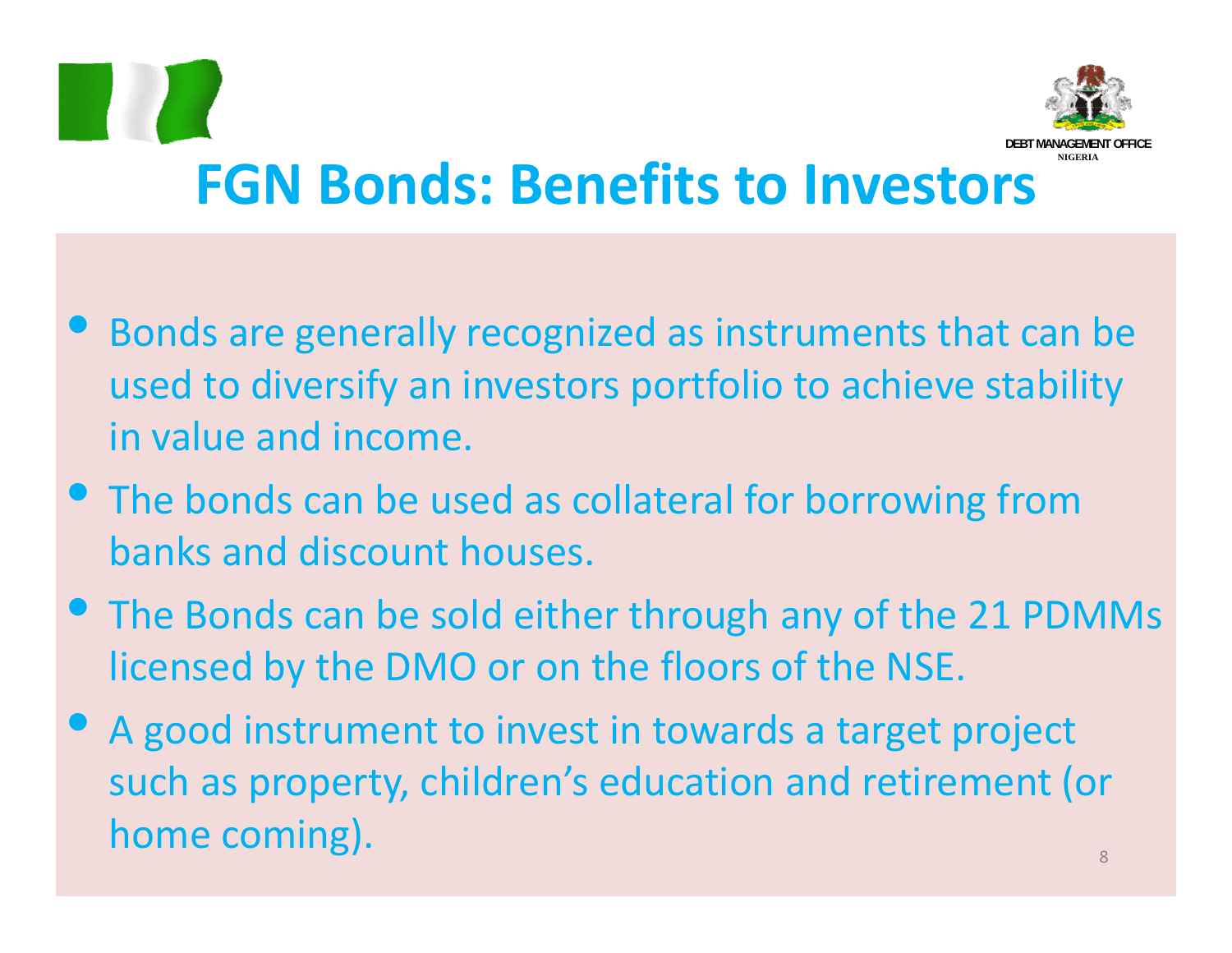



### **FGN B d on <sup>s</sup> S ii tat stics: P ir mary M k ar et**

| <b>Year</b>  | <b>Amount</b><br><b>Offered (Nbn)</b> | <b>Subscriptions</b><br><b>Received (Nbn)</b> | <b>Subscription</b><br>Ratio (%) | <b>Amount</b><br><b>Allotted (Nbn)</b> |
|--------------|---------------------------------------|-----------------------------------------------|----------------------------------|----------------------------------------|
| 2003         | 150                                   | 72.566                                        | 48.38                            | 72.566                                 |
| 2005         | 140                                   | 326.362                                       | 233.16                           | 178.274                                |
| 2006         | 245                                   | 612.979                                       | 250.20                           | 282.083                                |
| 2007         | 592                                   | 1167.597                                      | 197.23                           | 592.000                                |
| 2008         | 515                                   | 845.951                                       | 164.26                           | 491.961                                |
| 2009*        | 579.560                               | 1069.784                                      | 184.59                           | 600.560                                |
| <b>Total</b> | 2221.56                               | 4095.239                                      | 184.34                           | 2217.444                               |

\*2009 Figures are for January – September, only.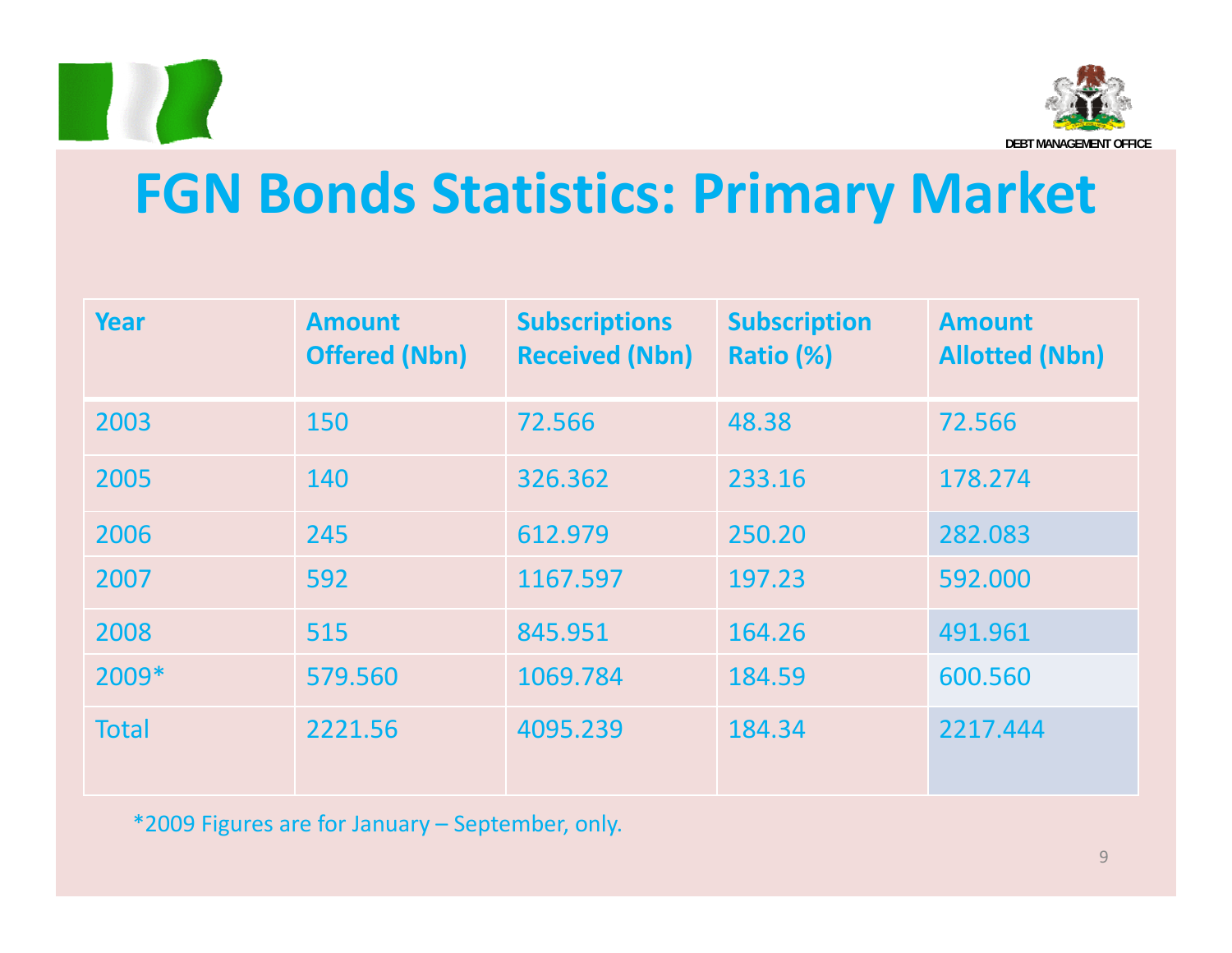



### **FGN Bonds Statistics: Secondary Market**

| Year         | <b>Numbers of</b><br><b>Transactions</b> | % Increase | <b>Face Value of</b><br><b>Transactions</b><br>(Nbn) | % Increase |
|--------------|------------------------------------------|------------|------------------------------------------------------|------------|
| 2006         | 5482                                     |            | 585.411                                              |            |
| 2007         | 30241                                    | 451.64     | 3947.285                                             | 574.28     |
| 2008         | 80135                                    | 164.99     | 10090.236                                            | 155.62     |
| 2009*        | 90,132                                   | $49.97**$  | 13,030.704                                           | $72.19**$  |
| <b>Total</b> | 205,990                                  |            | 27,653.636                                           |            |

\*2009 Figures are for January – September, only.

\*\*The percentage changes for 2009 are based on the annualised figures for January to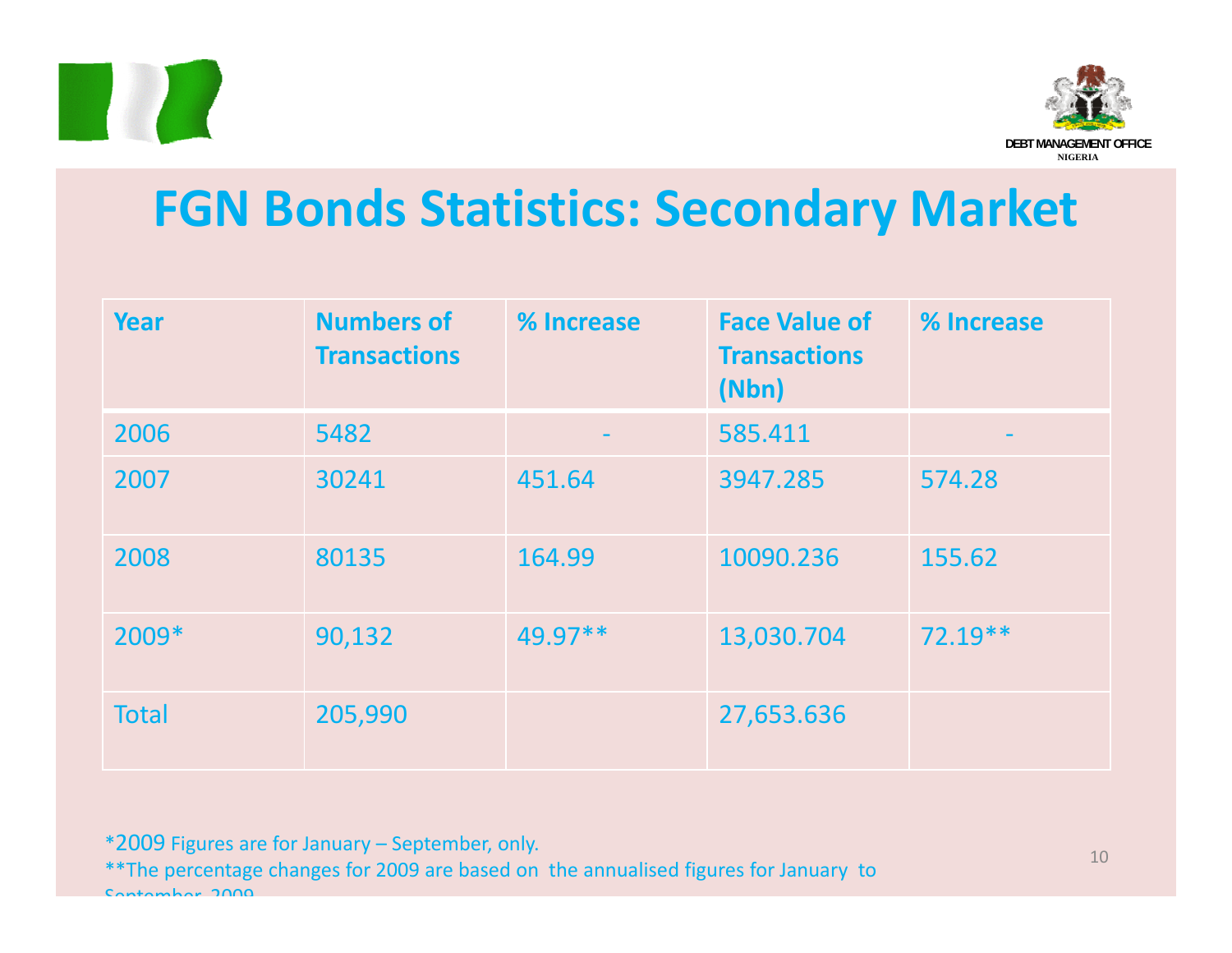



### $\bullet$ **Who can Invest?**

- $\triangleright$  Individuals
- $\triangleright$  Institutions
- ¾ Social and religious organizations
- $\triangleright$  Trade Unions, cooperatives, etc

#### $\bullet$ **How can I Invest?**

- $\triangleright$  In the Primary Market through the Monthly Auctions
- $\triangleright$  In the Secondary Market through any PDMM or on the floor of the NSE. $11$